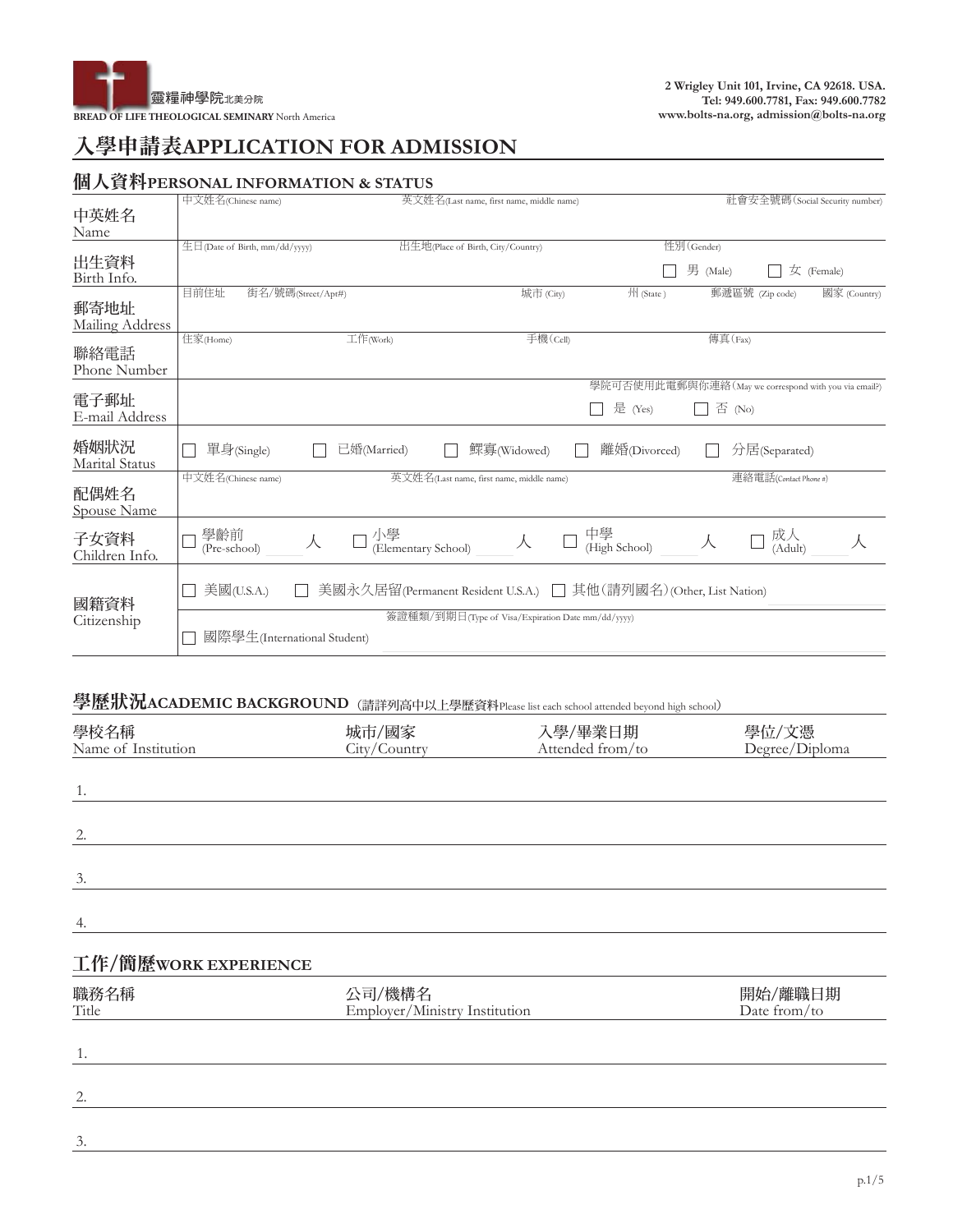# 入學申請表 **APPLICATION FOR ADMISSION**

### 教會背景 CHURCH BACKGROUND

| 2011ApplicationForm         |                                    |                            |                                        |                    |                 |                      |
|-----------------------------|------------------------------------|----------------------------|----------------------------------------|--------------------|-----------------|----------------------|
| 受洗資料                        | 受洗日期(Date of Baptism mm/dd/yyyy)   |                            | 受洗城市/國家(Place of Baptism City/Country) |                    |                 | 受洗教會(Name of church) |
| Baptism Info.               |                                    |                            |                                        |                    |                 |                      |
| 會員資料                        | 所屬教會(Name of the Church)           |                            | 牧者姓名(Pastor's Name)                    | 所屬宗派(Denomination) |                 | 参加年月(Attending Date) |
| Membership                  |                                    |                            |                                        |                    |                 |                      |
| 目前教會                        | 所屬教會(Name of the Church)           |                            | 牧者姓名(Pastor's Name)                    | 電話(Phone#)         |                 |                      |
| Present Church              | 教會地址                               | 街名/號碼(Street/Apt#)         | 城市 (City)                              | 州(State)           | 郵遞區號 (Zip code) | 國家 (Country)         |
|                             | 服事經歷 CHRISTIAN MINISTRY EXPERIENCE |                            |                                        |                    |                 |                      |
| 服事職稱                        |                                    | 教會/機構帶領人                   |                                        |                    | 開始/離職日期         |                      |
| Title or Nature of Ministry |                                    | Church/Ministry Supervisor |                                        |                    | Date from/to    |                      |
| 1.                          |                                    |                            |                                        |                    |                 |                      |
| 2.                          |                                    |                            |                                        |                    |                 |                      |
| 3.                          |                                    |                            |                                        |                    |                 |                      |

#### 推薦人 REFERENCES

推薦人必須是你的牧者或屬靈領袖,並請將推薦信直接寄靈糧神學院北美分院(地址: 25392 Shawnee Drive, Lake Forest, CA 92630, USA)。推薦人不可是家庭成員。

The reference should be from your pastor or a person in a position of spiritual oversight over you. Your complete reference letter must be sent directly to BOLTS by the evaluator (address: 25392 Shawnee Drive, Lake Forest, CA 92630). Note: Reference form should not be completed by someone who is a family member.

| 推薦              | 中文姓名(Chinese name) | 英文姓名(Last name, first name, middle name) | 職稱(Position) |                 | 電話(Phone)    |
|-----------------|--------------------|------------------------------------------|--------------|-----------------|--------------|
| REFERENCES      |                    |                                          |              |                 |              |
| 通訊地址            | 街名/號碼(Street/Apt#) | 城市 (City)                                | 州 (State )   | 郵遞區號 (Zip code) | 國家 (Country) |
| Mailing Address |                    |                                          |              |                 |              |

我相信: 聖經是沒有謬誤的,且是生活最高權柄,三位一體的真神,耶穌具有全然的神性和完全的人性。 人類在靈性上是全然失落的,基督的代贖和基督肉體的復活,因信單單靠基督得救,基督必親自再來。

我承諾: 在進入靈糧神學院北美分院後,順服聖靈的帶領,做一個全人委身的基督徒;遵守學院所有規章制度, 按時繳交費用;接受教授的教導及課程要求,認真努力的研讀功課。

我確認: 所遞交的申請表,及所有其他文件資料之內容完全屬實。

I adhere to the following doctrines: The authority and inerrancy of Scripture, the Trinity, the full deity and humanity of Christ, the spiritual lostness of the human race, the substitutionary atonement and bodily resurrection of Christ, salvation by faith alone in Christ alone, and the physical return of Christ.

I promise: In submission to the Holy Spirit's guidance, that if admitted to BOLTS I will at all times conduct myself as a Christian, faithfully and diligently apply myself to the studies as required by the Seminary curriculum, promptly meet all financial and other obligations, carefully observe the rules and regulations as set forth by the Seminary and its faculty, and submit to the authority of the faculty and administration. I understand that faithful adherence to this promise is expected throughout my study.

I also affirm that the facts in this application and accompanying biographical statement(s) are true to the best of my knowledge.

| 申請人簽名 Signature of Applicant                                                                      |       |      |    | 日期 D <u>at</u> e |  |
|---------------------------------------------------------------------------------------------------|-------|------|----|------------------|--|
| 申請文件清單 APPLICANT'S CHECKLIST                                                                      | 入學申請表 | 二吋相片 | 白傳 | 申請費用 US\$20.00   |  |
| Address: 2 Wrigley, #101. Irvine, CA 92618<br>Email: boltsadmission@gmail.com<br>www.bolts-na.org |       |      |    |                  |  |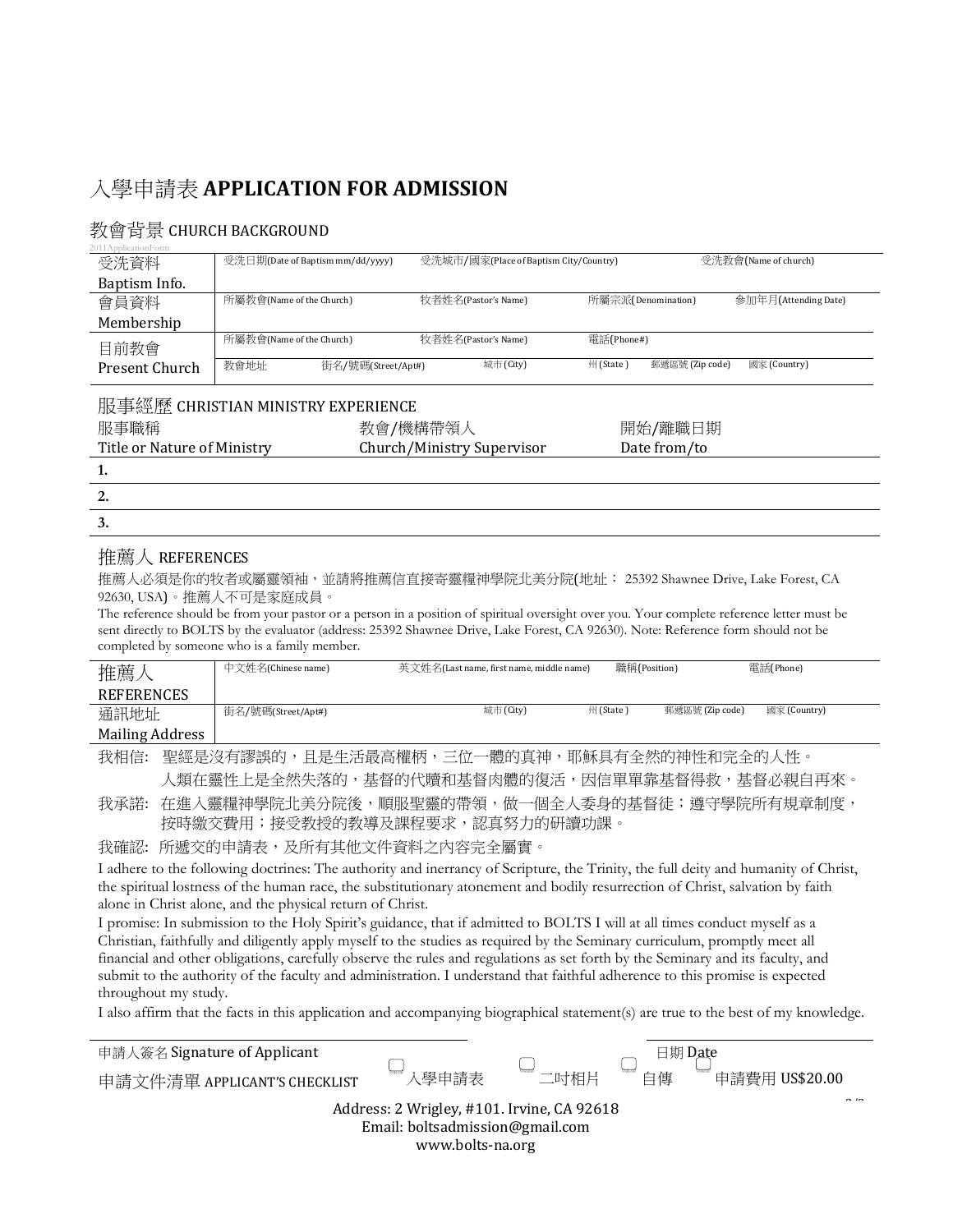

#### 申請人健康及財務狀況**PHYSICAL AND FINANCIAL HEALTH OF THE APPLICANT**

- 1. 請簡述你目前的健康情況?How is your health at present?
- 2. 您曾否接受過在精神或情緒方面的醫療? 若有,其結果如何?或是仍在治療過程中? Have you ever been under mental or emotional health care? If yes, what has been the resolution of the care and what ongoing care is in process?
- 3. 目前你是否有一個良好的財務狀況? 尚未歸還之學生貸款餘額 Amount of student loan balance outstanding:  $\varsigma$ 尚未歸還之其他借款總額(除了房屋貸款)Amount of all other indebtedness (excluding home mortgage): <sub>\$</sub> 已到期尚未歸還之借款總額 Amount of Loan repayments currently past due: \$

請說明欠款未償還的原因。Please explain any delinquencies of debt repayments.

- 4. 你曾否觸犯法律?若有,請說明情況及刑責。 Have you been convicted of a felony? If so, please discuss the circumstances and the resolution of any conviction.
- 5. 是否有其他事實或資訊,你希望入學委員會知道,並採用為評估的依據? Are there any other facts or information that you would like the Admissions Committee to know for evaluation of your application?

#### 配偶或未婚夫/妻同意書**SPOUSE'S OR FIANCÉ/ FIANC**É**E'S CONSENT LETTER**

請你的配偶或未婚夫/妻說明他/她的基督信仰,並表明他/她是否同意,且支持你進入靈糧神學院就讀。 Please have your spouse or fiancé/fiancée describe his or her saving faith in Christ, when he/she took that step, and whether he/she is in agreement with your plans to enter Bread of Life Theological Seminary (BOLTS-na).

| 信仰說明Faith Describing  |             |                     |       |
|-----------------------|-------------|---------------------|-------|
|                       |             |                     |       |
| 同意聲明Consent Statement | 我同意 I Agree | 我不同意 I do not Agree |       |
| 配偶簽名Spouse Signature  |             | 日期 Date             |       |
|                       |             |                     | p.3/5 |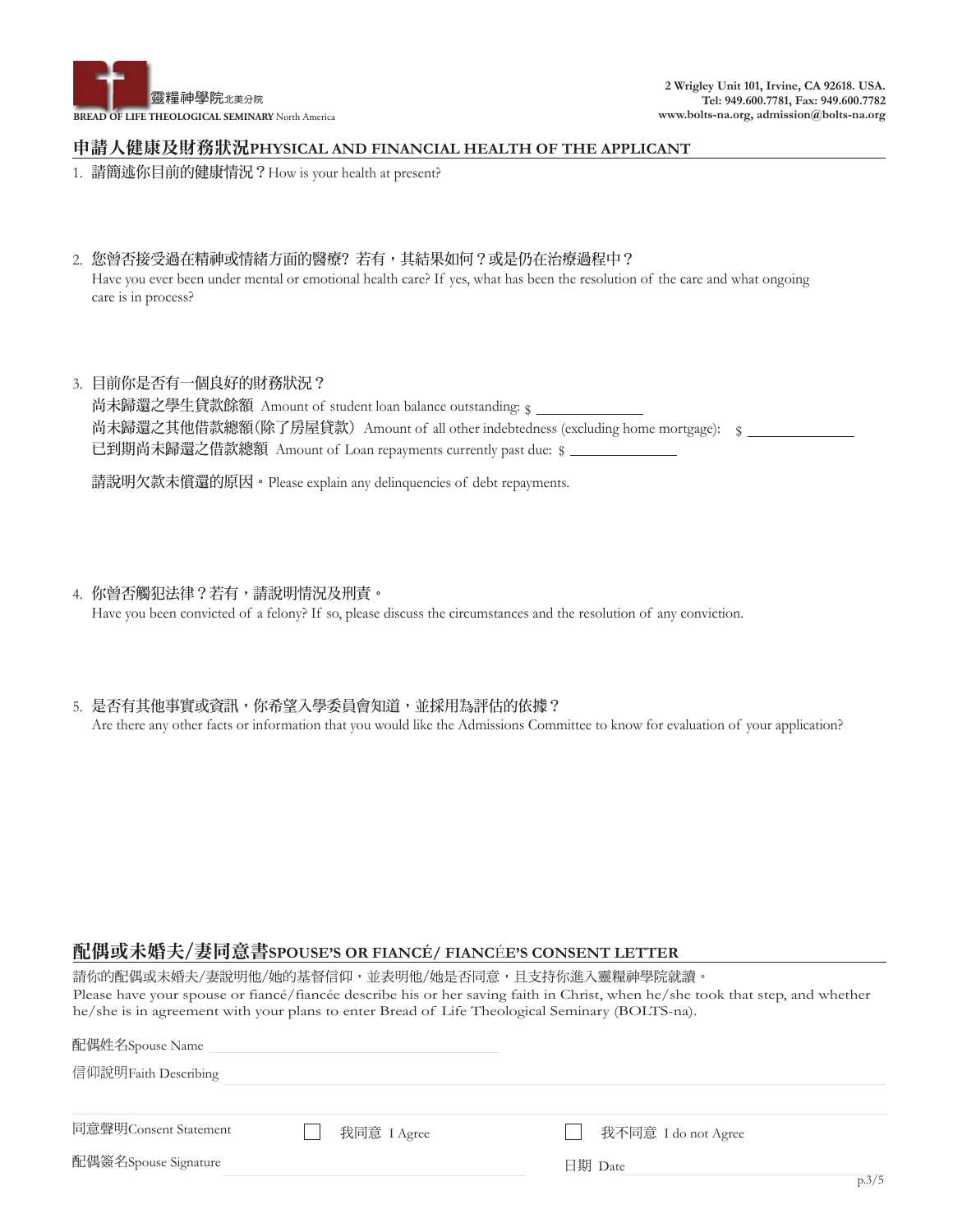

**2 Wrigley Unit 101, Irvine, CA 92618. USA. Tel: 949.600.7781, Fax: 949.600.7782 www.bolts-na.org, admission@bolts-na.org**

#### 申請人信仰聲明**APPLICANT'S DOCTRINAL QUALIFICATION**

我相信: 聖經是沒有謬誤的,且是生活最高權柄 三位一體的真神 耶穌具有全然的神性和完全的人性 人類在靈性上是全然失落的 基督的代贖和基督肉體的復活 因信單單靠基督得救 基督必親自再來

## 我承諾,在進入靈糧神學院北美分院後,順服聖靈的帶領,做一個全人委身的基督徒; 遵守學院所有規章制度,按時繳交費用;接受教授的教導及課程要求,認真努力的研讀功課。 我確認,所遞交的申請表、自傳,及所有其他文件資料之內容完全屬實。

I adhere to the following doctrines the authority and inerrancy of Scripture, the Trinity, the full deity and humanity of Christ, the spiritual lostness of the human race, the substitutionary atonement and bodily resurrection of Christ, salvation by faith alone in Christ alone, and the physical return of Christ.

I promise, in submission to the Holy Spirit's guidance, that if admitted to BOLTS-na will at all times conduct myself as a Christian, faithfully and diligently apply myself to the studies as required by the Institute curriculum,

promptly meet all financial and other obligations, carefully observe the rules and regulations as set forth by the Institute and its faculty, and submit to the authority of the faculty and administration.

(I understand that faithful adherence to this promise is expected throughout my study.)

I also affirm that the facts in this application and accompanying biographical statement(s) are true to the best of my knowledge.

申請人簽名Signature of Applicant 日期Date

#### 申請文件清單**APPLICANT'S CHECKLIST**

- □ 1. 填妥申請表 Complete the application form
- □ 2. 申請費US\$100, 支票抬頭請開 "BOLTS". US\$100 nonrefundable application fee enclosed. Make check payable to "BOLTS".
- □ 3. 三份推薦信,直接由推薦人寄至BOLTS. Three reference letters completed and mailed directly to BOLTS.
- □ 4. 申請人自傳 Applicant's biographic facts enclosed.
- 5. 個人及全家福近照 One individual and one entire family photo enclosed.
- 6. 師徒制度申請書(自由選擇) Coaching Program application form (Optional)